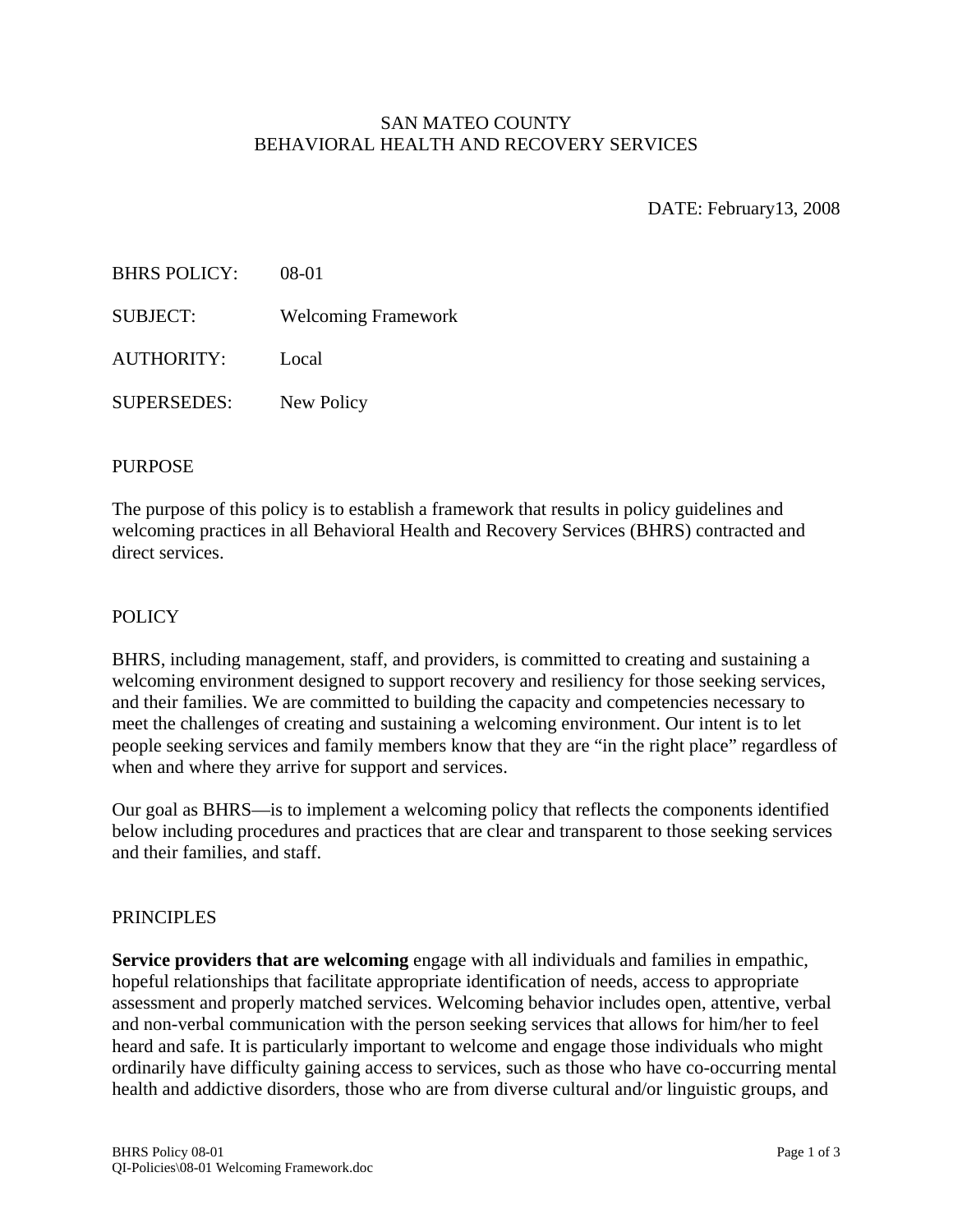those who have associated medical disabilities, all of whom are particularly at high risk for poorer outcomes if not successfully welcomed into care.

**Welcoming is a relational process among all participants in our system of care**: people seeking services, their traditional and non-traditional families, staff, and management and communities. It is fundamentally about attitude, values, and ways of interacting. Therefore, we must be aware of how people seeking services are encouraged and supported or discouraged from engaging in care by the way we think and behave. Our commitment is to implement policies, practices, and procedures supportive of each person's recovery as well their personal responsibility for pursuing their own wellness.

**As service partnerships are fostered**, it is essential for staff to recognize how they welcome, encourage and support **each other** as well as people seeking services (clients) and families **often across program and agency boundaries.** Partners in a welcoming recognize that attitudes are communicated in many ways and that how we welcome and support each other will ultimately impact the engagement and recovery of those seeking services and families.

# **Recovery-oriented Engagement**

The cornerstone of recovery is hope and the belief that the person receiving services can improve his/her health and well-being. We must understand and support clients to exercise a primary and active role in planning for their expressed needs and recovery including identification and coordination of services. Persons receiving services and family members may also engage and welcome each other by respecting the rights of others to receive services in a supportive and safe environment.

## **Culturally Fluent Engagement**

All persons will be welcomed with respect for their ethnic, cultural, and linguistic diversity, sexual orientation and gender identity, religious and spiritual background, age and socioeconomic issues. It is our responsibility to be aware of and open to each person's circumstances and cultural needs. Our goal is to continue to develop our capacity to best serve each person.

## **All Access Points to Services Will Be Responsive**

Regardless of where a person seeking services enters the BHRS system they will receive a basic screening to determine service need(s) and will be supported in accessing the appropriate services whether at the site of the screening and/or with other service provider(s). Services must become "capable" of providing core screening and engagement/early intervention to concurrently address both mental health and addictive disorders.

## **Removal of Arbitrary Barriers to Care**

Individuals with complicated, co-occurring disorders and their families will not be arbitrarily denied care. Improved access to care will require strategies such as: flexible scheduling, evening hours, staff outreach across programs, and linguistic/cultural matching. Supervisors and direct service providers will work with people seeking services and their families/significant others to address immediate barriers to care. Administration and management will mobilize BHRS and